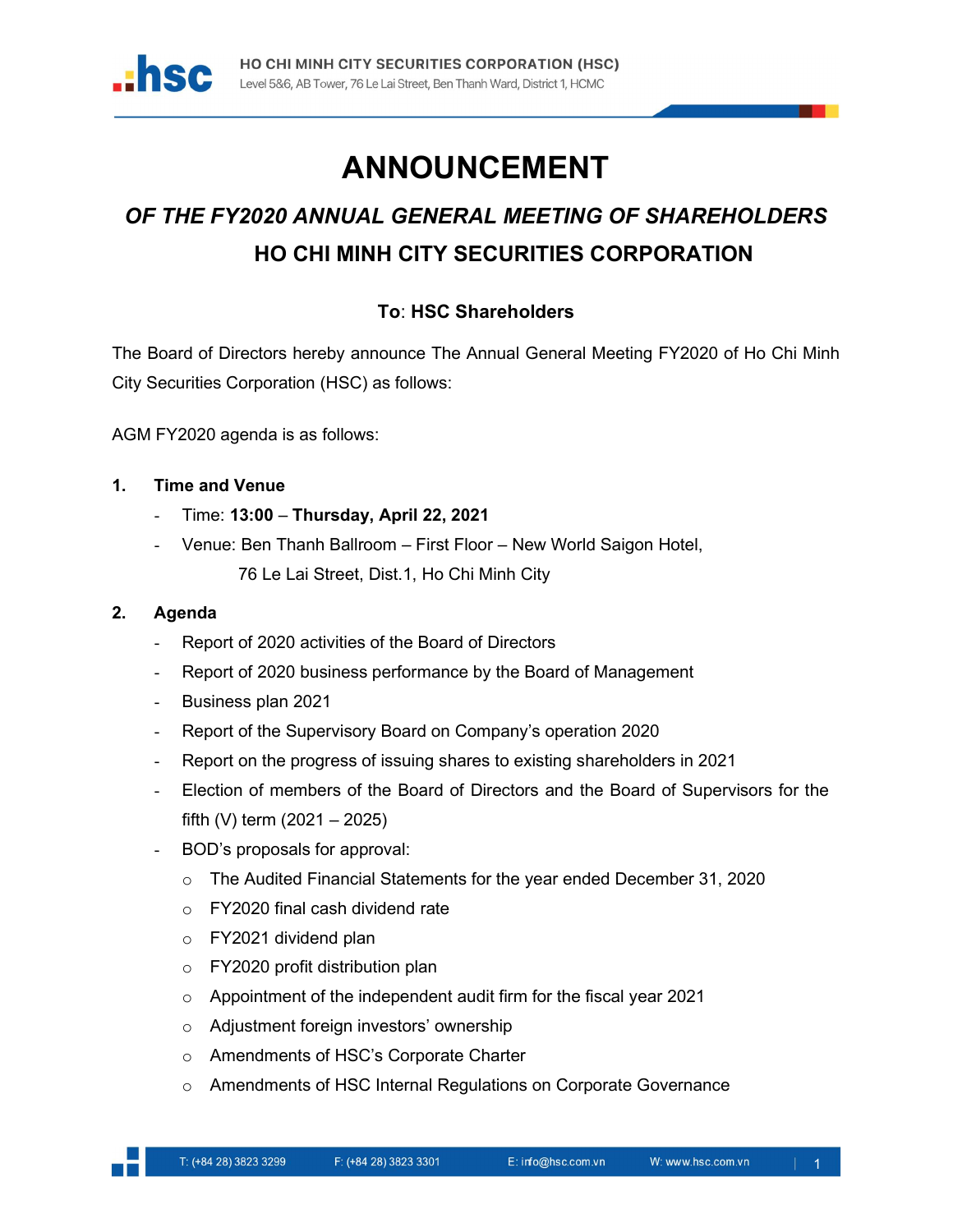- o Operation Regulation of the Board of Directors
- o Operation Regulation of the Board of Supervisors
- Other proposals to be approved by AGM (if any)
- Discussion on share issuance for HSC Employee Stock Ownership Plan (ESOP)
- Discussion on the transfer of trading of list companies from HOSE to HNX

#### 3. Eligibility for attending Annual General Meeting

All shareholders, whose names are in the list of HSC's shareholders as at the record date (March 17, 2021) issued by Vietnam Securities Depository – HCMC Branch, are entitled to attend the AGM FY2020.

#### 4. Registration for attending Annual General Meeting

Shareholders may register to attend AGM FY2020 by either of the following forms:

Attending directly: Shareholders are kindly requested to register your attendance via webpage: https//agm.hsc.com.vn from April 01, 2021. Number of shareholders attending physical meeting will be limited in the event of spread of the Covid -19 pandemic.

Authorizing: Shareholders may authorize another person or one of members of the Board of Directors or the Supervisory Board to attend AGM FY2020 in writing. The filled Confirmation Letter or Proxy Letter must be sent to Organizing Committee of HSC' s Annual General Meeting by post, via fax or email before 16:30, April 20, 2020 at the address hereunder:

> Ho Chi Minh City Securities Corporation (HSC) Level 5 & 6, AB Tower, 76 Le Lai, District 1, HCMC, Viet Nam Tel: (+84 28) 3823 3299 Fax: (+84 28) 3823 3301 Email: hsc.communication@hsc.com.vn

## 5. Election of members of the Board of Directors and the Supervisory Board for the fifth (V) term (2021 – 2025)

Members of the Board of Directors and the Supervisory Board for the fifth (V) term (2021 – 2025) will be elected at the AGM FY2020. The shareholders are kindly requested to exercise the right to nominate and self-nominate stipulated in the HSC Regulation on Election. Nominee Application Form must be sent directly to HSC before 16:30 on April 12, 2021.